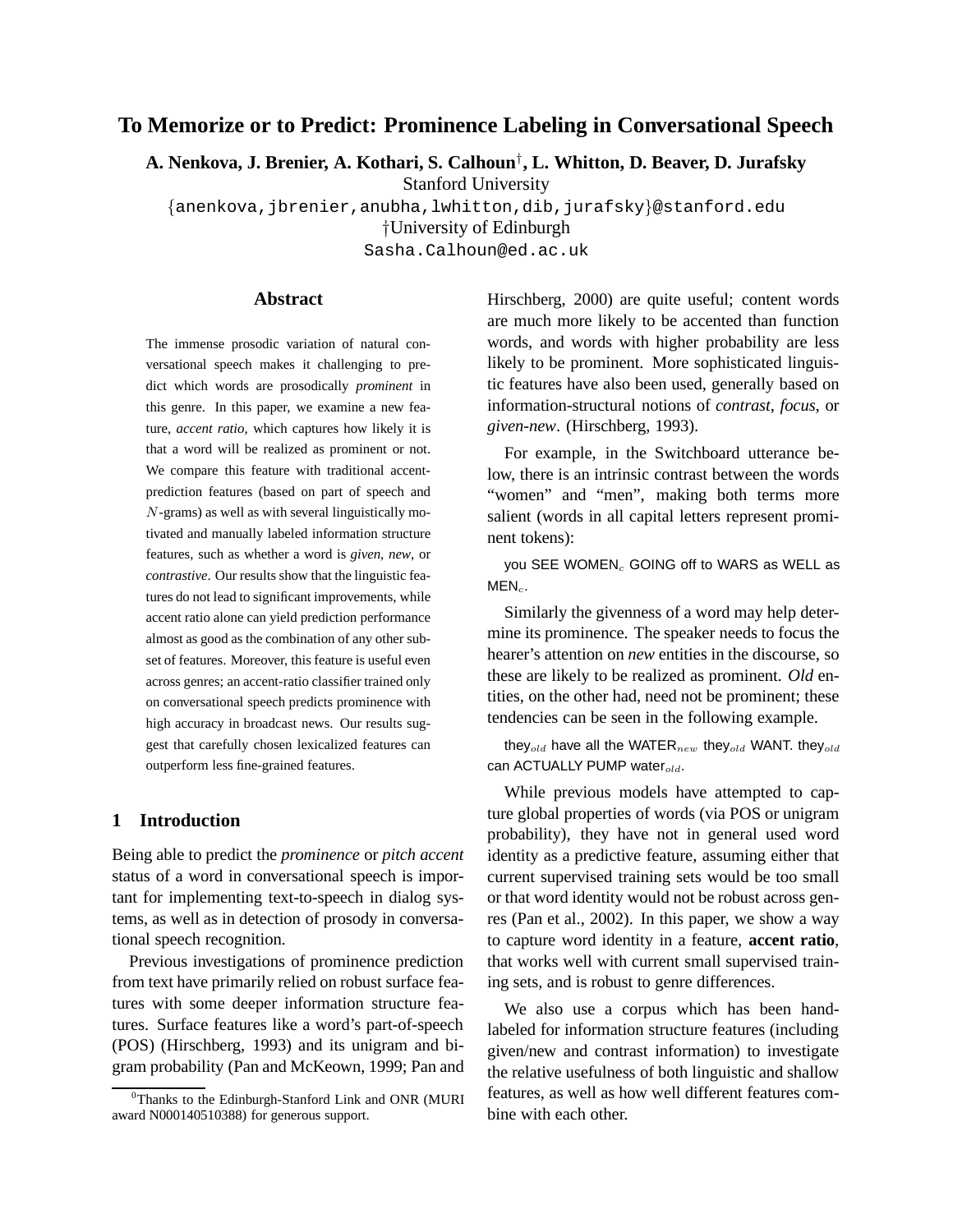## **2 Data and features**

For our experiments we use 12 Switchboard (Godfrey et al., 1992) conversations, 14,555 tokens in total. Each word was manually labeled for presence or absence of pitch  $\mathrm{accent}^1$ , as well as additional features including information status (or givenness), contrast and animacy distinctions, (Nissim et al., 2004; Calhoun et al., 2005; Zaenen et al., 2004), features that linguistic literature suggests are predictive of prominence (Bolinger, 1961; Chafe, 1976).

All of the features described in detail below have been shown to have statistically significant correlation with prominence (Brenier et al., 2006).

**Information status** The information status (IS), or givenness, of discourse entities is important for choosing appropriate reference form (Prince, 1992; Gundel et al., 1993) and possibly plays a role in prominence decisions as well (Brown, 1983). No previous studies have examined the usefulness of information status in *naturally occurring* conversational speech. The annotation in our corpus is based on the givenness hierarchy of Prince: first mentions of entities were marked as *new* and subsequent mentions as *old*. Entities that are not previously mentioned, but that are generally known or semantically related to other entities in the preceding context are marked as *med*iated. Obviously, the givenness annotation applies only to referring expressions, i.e. noun phrases the semantic interpretation of which is a discourse entity. This restriction inherently limits the power of the feature for prominence prediction, which has to be performed for all classes of words. Complete details of the IS annotation can be found in (Nissim et al., 2004).

**Kontrast** One reason speakers make entities in an utterance prominence is because of information structure considerations (Rooth, 1992; Vallduví and Vilkuna, 1998). That is, parts of an utterance which distinguish the information the speaker actually says from the information they could have said, are made salient, e.g. because that information answers a question, or contrasts with a similar entity in the context. Several possible triggers of this sort of salience were marked in the corpus, with words that were not kontrastive (in this sense) being marked as *background*:

- *contrastive* if the word is directly differentiated from a previous topical or semantically-related word;
- *subset* if it refers to a member of a more general set mentioned in the surrounding context;
- *adverbial* if a focus-sensitive adverb such as "only" or "even" is associated with the word being annotated;
- *correction* if the speaker intended to correct or clarify a previous word or phrase;
- *answer* if the word completes a question by the other speaker;
- *nonapplic* for filler phrases such as "in fact", "I mean", etc.

Note that only content words in full sentences were marked for kontrast, and filler phrases such as "in fact" and "I mean" were excluded. A complete description of the annotation guidelines can be found in (Calhoun et al., 2005).

**Animacy** Each noun and pronoun is labeled for the animacy of its referent (Zaenen et al., 2004). The categories include *concrete*, *non-concrete*, *human*, *org*anizations, *place*, and *time*.

**Dialog act** Specifies the function of the utterance such as *statement*, *opinion*, *agree*, *reject*, *abandon*; or type of question (*yes/no, who, rhetoric*)

In addition to the above theoretically motivated features, we used several automatically derivable word measures.

**Part-of-speech** Two such features were used, the full Penn Treebank tagset (called POS) , and a collapsed tagset (called BroadPOS) with six broad categories (nouns, verbs, function words, pronouns, adjectives and adverbs).

**Unigram and bigram probability** These features are defined as  $log(p_w)$  and  $log(p_{w_i}|p_{w_{i-1}})$  respectively and their values were calculated from the Fisher corpus (Cieri et al., 2004). High probability words are less likely to be prominent.

**TF.IDF** This measure captures how central a word is for a particular conversation. It is a function of the frequency of occurrence of the word in the conversation  $(n_w)$ , the number of conversations that contain the word in a background corpus  $(k)$  and the number of all conversations in the background corpus (*N*). Formally, *TF.IDF1* =  $n_w \times log(\frac{N}{k})$  $(\frac{N}{k})$ . We

 $1$ Of all tokens, 8,429 (or 58%) were not accented.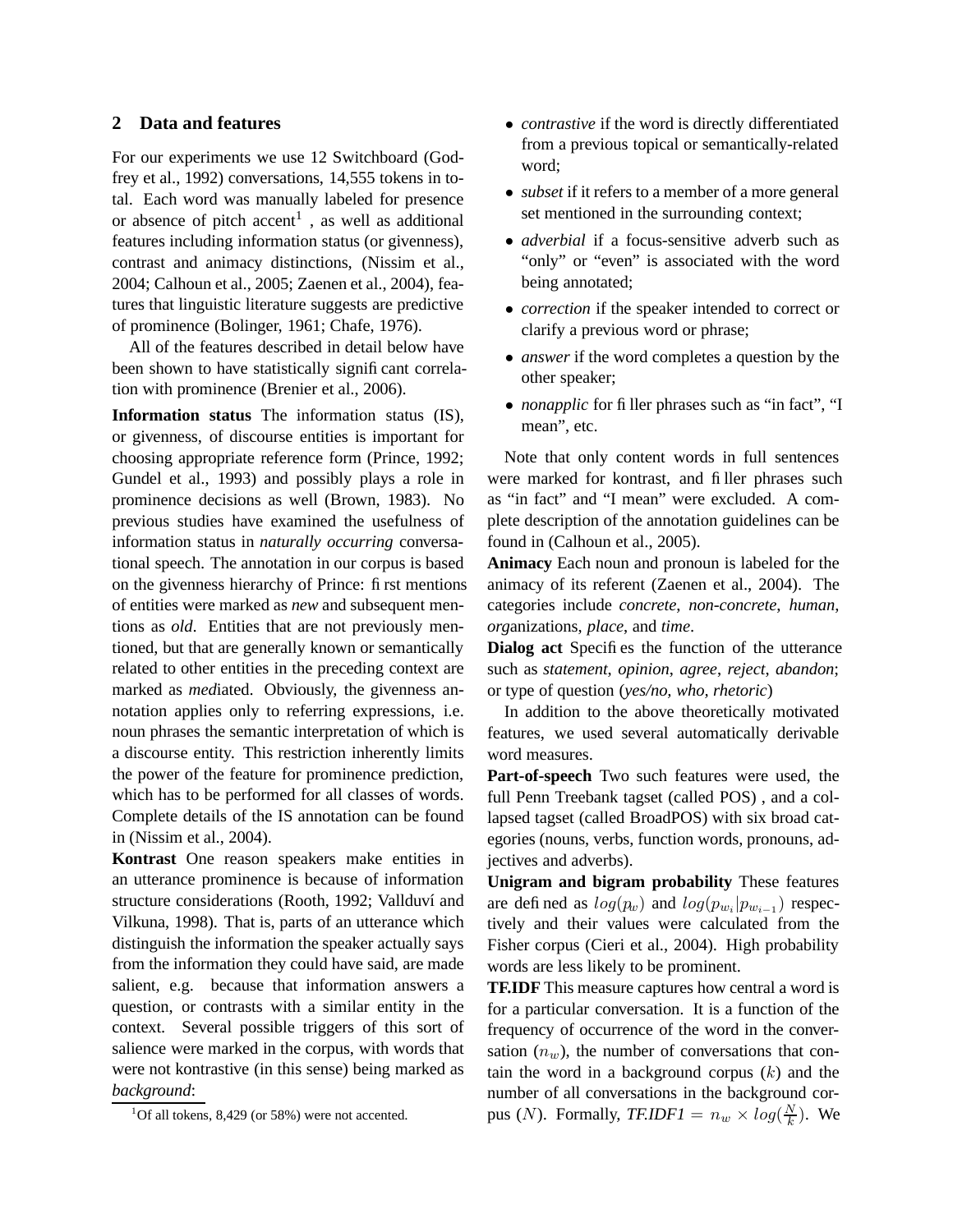also used a variant, *TF.IDF2*, computed by normalizing *TF.IDF1* by the number of occurrences of the most frequent word in the conversation. *TF.IDF2* = *TF.IDF1*/ $max(n_{w∈conv})$ . Words with high *TF.IDF* values are important in the conversation and are more likely to be prominent.

**Stopword** This is a binary feature indicating if the word appears in a high-frequency stopword list from the Bow toolkit (McCallum, 1996). The list spans both function and content word classes, though numerals and some nouns and verbs were removed. **Utterance length** The number of words.

**Length** The number of characters in the words. This feature is correlated with phonetic features that have been shown to be useful for the task, such as the number of vowels or phones in the word.

**Position from end/beginning** The position of the word in the utterance divided by the number of words that precede the current word.

**Accent ratio** This final (new) feature takes the "memorization" of previous productions of a given word to the extreme, measuring how likely it is that a word belongs to a prominence class or not. Our feature extends an earlier feature proposed by (Yuan et al., 2005), which was a direct estimate of how likely it is for the word to be accented as observed in some corpus. (Yuan et al., 2005) showed that the original accent ratio feature was not included in the best set of features for accent prediction. We believe the reason for this is the fact that the original accent ratio feature was computed for all words, even words in which the value was indistinguishable from chance (.50). Our new feature incorporates the significance of the prominence probability, assuming a default value of 0.5 for those words for which there is insufficient evidence in the training data. More specifically,

$$
AccentRatio(w) = \begin{cases} \frac{k}{n} \text{ if } B(k, n, 0.5) \le 0.05\\ 0.5 \text{ otherwise} \end{cases}
$$

where  $k$  is the number of times word  $w$  appeared accented in the corpus,  $n$  is the total number of times the word w appeared, and  $B(k, n, 0.5)$  is the probability (under a binomial distribution) that there are  $k$  successes in  $n$  trials if the probability of success and failure is equal. Simply put, the accent ratio of a word is equal to the estimated probability of the word being accented if this probability is significantly different from 0.5, and equal to 0.5 otherwise. For example, *AccentRatio(you)=0.3407*, *AccentRatio(education)=0.8666*, and *AccentRatio(probably)=0.5*.

Many of our features for accent prediction are based only on the 12 training conversations. Other features, such as the unigram, bigram, and TF\*IDF features, are computed from larger data sources. Accent ratio is also computed over a larger corpus, since the binomial test requires a minimum of six occurrences of a word in the corpus in order to get significance and assign an accent ratio value different from 0.5. We thus used 60 Switchboard conversations (Ostendorf et al., 2001), annotated for pitch accent, to compute  $k$  and  $n$  for each word.

## **3 Results**

For our experiments we used the J48 decision trees in WEKA (Witten and Frank, 2005). All the results that we report are from 10-fold cross-validation on the 12 Switchboard conversations.

Some previous studies have reported results on prominence prediction in conversational speech with the Switchboard corpus. Unfortunately these studies used different parts of the corpus or different labelings (Gregory and Altun, 2004; Yuan et al., 2005), so our results are not directly comparable. Bearing this difference in mind, the best reported results to our knowledge are those in (Gregory and Altun, 2004), where conditional random fields were used with both textual, acoustic, and oracle boundary features to yield 76.36% accuracy.

Table 1 shows the performance of decision tree classifiers using *a single* feature. The majority class baseline (not accented) has accuracy of 58%. Accent ratio is the most predictive feature: the accent ratio classifier has accuracy of 75.59%, which is two percent net improvement above the previously known best feature (unigram). The accent ratio classifier assigns a "no accent" class to all words with accent ratio lower than 0.38 and "accent" to all other words. In Section 4 we discuss in detail the accent ratio dictionary, but it is worth noting that it does correctly classify even some high-frequency function words like "she", "he", "do" or "up" as accented.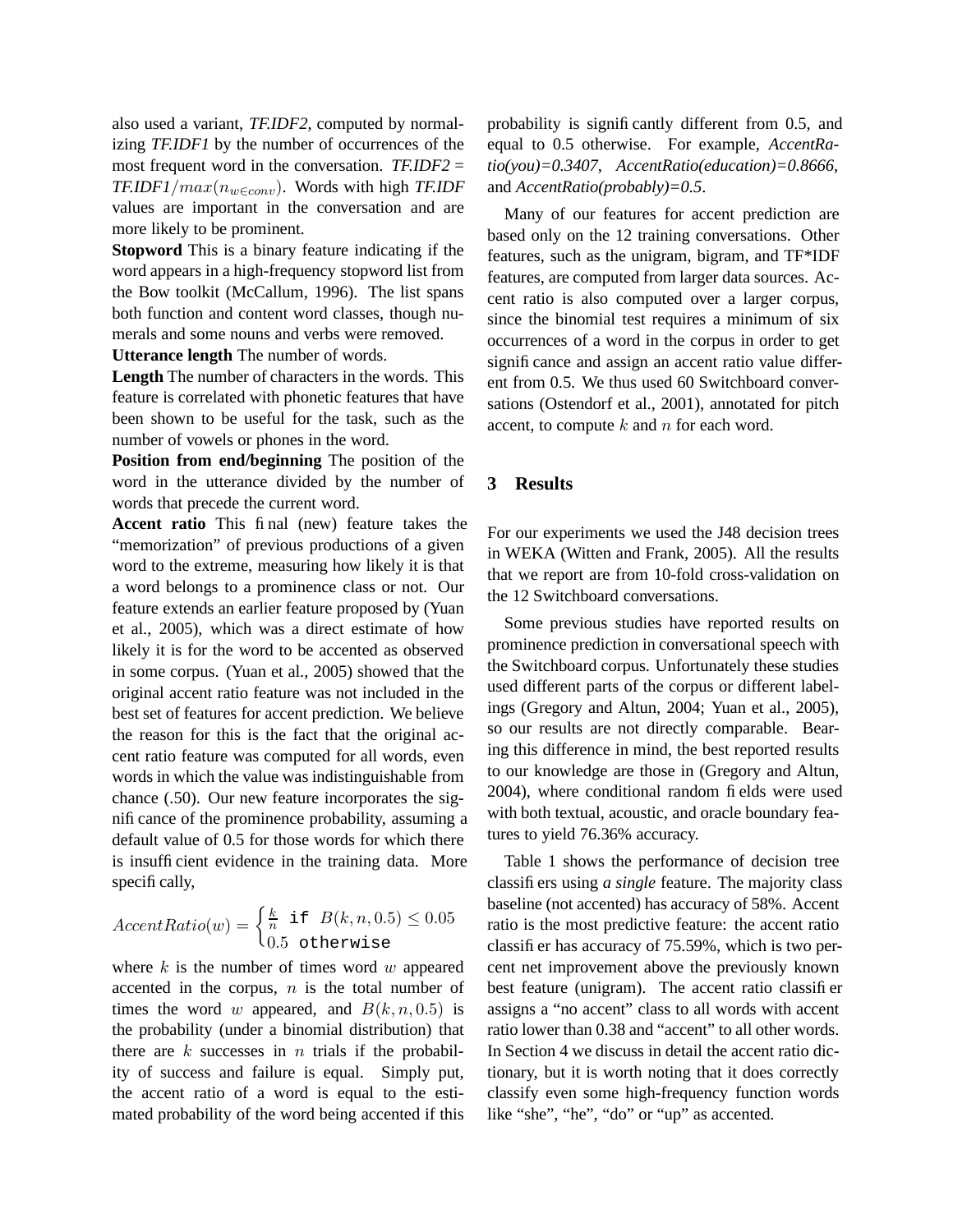## **3.1 Combining features**

We would expect that a combination of features would lead to better prediction when compared to a classifier based on a single feature. Several past studies have examined classes of features. In order to quantify the utility of different specific features, we ran exhaustive experiments producing classifiers with all possible combinations of two, three, four and five features.

As we can see from figure 1 and table 2, the classifiers using accent ratio as a feature perform best, for all sizes of feature sets. Moreover, the increase of performance compared to a single-feature classifier is very slight when accent ratio is used as feature. Kontrast seems to combine well with accent ratio and all of the best classifiers with more than one feature use kontrast in addition to accent ratio. This indicates that automatic detection of kontrast can potentially help in prominence prediction. But the gains are small, the best classifiers without kontrast but still including accent ratio perform within 0.2 percent of the classifiers that use both.

On the other hand, classifiers that do not use accent ratio perform poorly compared to those that do, and even a classifier using five features (unigram, broad POS, token length, position from beginning and bigram) performs about as well as a classifier using solely accent ratio as a feature. Also, when accent ratio is not used, the overall improvement of the classifier grows faster with the addition of new features. This suggest that accent ratio provides rich information about words beyond that of POS class and general informativeness.<sup>2</sup>

Table 2 gives the specific features in  $(n + 1)$ feature classifiers that lead to better results than the best *n*-classifier. The figures are for the classifiers performing best overall. Interestingly, none of these best classifiers for all feature set sizes uses POS or unigram as a feature. We assume that accent ratio captures all the relevant information that is present in the unigram and POS features. The best classifier with five features uses, in addition to accent ratio, kontrast, tf.idf, information status and distance from the beginning of the utterance. All of these features convey somewhat orthogonal information: seman-

| Accent Ratio (AR)                                      | 75.59% |
|--------------------------------------------------------|--------|
| $AR + Kontrast$                                        | 76.15% |
| $AR + END/BEG$                                         | 75.91% |
| $AR + tf.idf2$                                         | 75.82% |
| $AR + Inf0 Status$                                     | 75.82% |
| $AR + Length$                                          | 75.77% |
| $AR + tf.idf1$                                         | 75.74% |
| $AR + unigram$                                         | 75.71% |
| $AR +$ stopword                                        | 75.70% |
| $AR +$ kontrast + length                               | 76.45% |
| $AR +$ kontrast + BEG                                  | 76.24% |
| $AR +$ kontrast + unigram                              | 76.24% |
| $AR +$ kontrast + tf. idf1                             | 76.24% |
| $AR + \text{kontrast} + \text{length} + \text{tfidf1}$ | 76.56% |
| $AR +$ kontrast + length + stopword                    | 76.54% |
| $AR + kontrast + length + tf.idf2$                     | 76.52% |
| $AR +$ kontrast + Status + BEG                         | 76.47% |
| $AR +$ kontrast + tf.idf1 + Status + BEG               | 76.65% |
| $AR +$ kontrast + tf.idf2 + Status + BEG               | 76.58% |

Table 2: Performance increase augmenting the accent ratio classifier.

tic, topicality, discourse and phrasing information respectively. Still, all of them in combination improve the performance over accent ratio as a single feature only by one percent.

Figure 1 shows the overall improvement of classifiers with the addition of new features in three scenarios: overall best, best when kontrast is not used as a feature and best with neither kontrast nor accent ratio. The best classifier with five features that do not include kontrast has accent ratio, broad POS, word length, stopword and bigram as features and has accuracy of 76.28%, or just 0.27% worse than the overall best classifier that uses kontrast and information status. This indicates that while there is some benefit to using the two features, they do not lead to any substantial boost in performance. Strikingly, the best classifier that uses neither accent ratio nor kontrast performs very similarly to a classifier using accent ratio as the only feature: 75.82% for the classifier using unigram, POS, tf.idf1, word length and position from end of the utterance.

#### **3.2 The power of linguistic features**

One of the objectives of our study was to assess how useful gold-standard annotations for complex linguistic features are for the task of prominence prediction. The results in this section indicate that animacy distinctions (concrete/non-concrete, person, time, etc) and dialog act did not have much power

 $2$ To verify this we will examine the accent ratio dictionary in closer detail in the next section.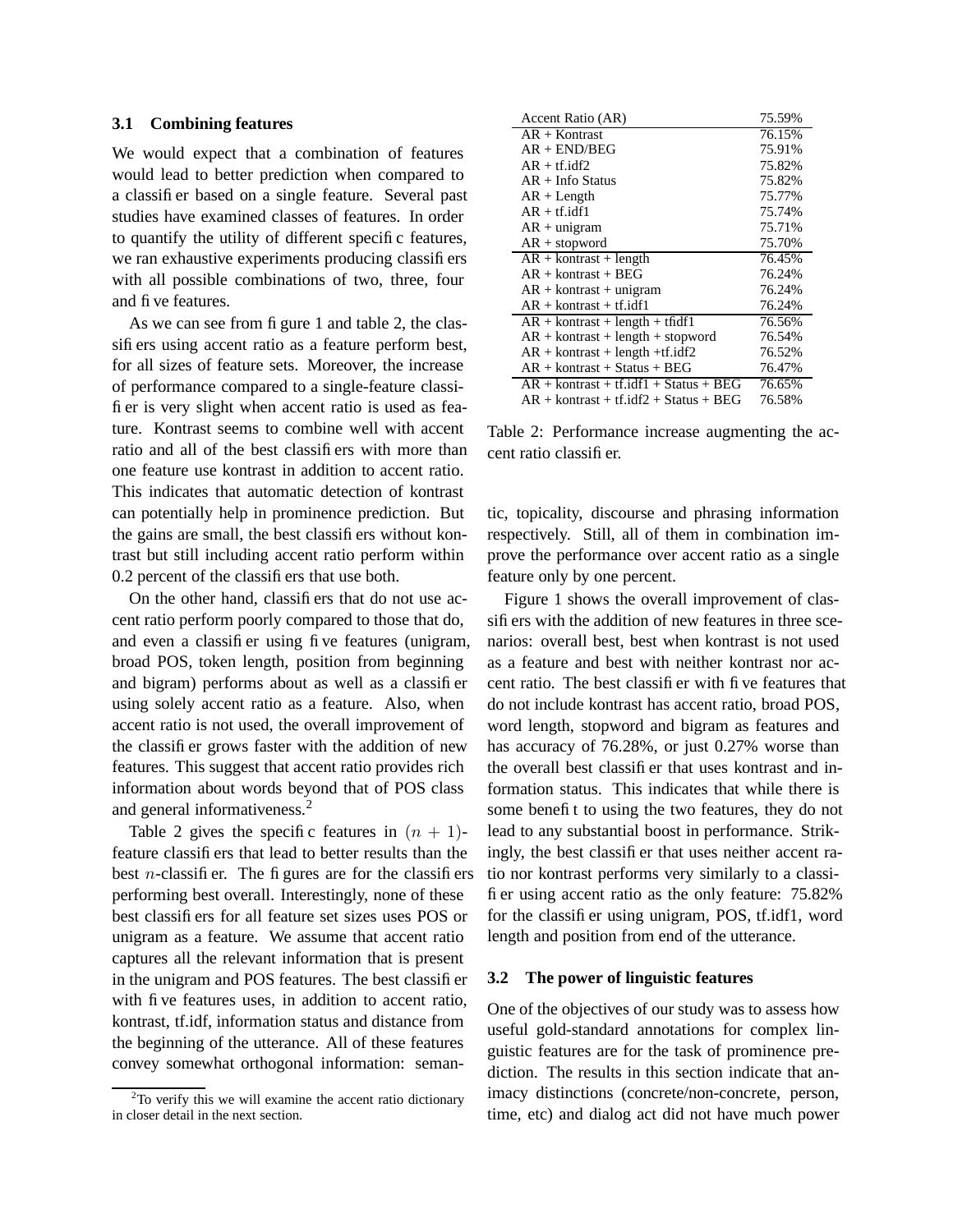| AccentRatio unigram stopword POS tf.idf2 tf.idf1 BroadPos Length Kontrast bigram Info Stat |  |  |  |  |  |
|--------------------------------------------------------------------------------------------|--|--|--|--|--|
| 75.59 73.77 70.77 70.28 70.14 69.50 68.64 67.64 67.57 65.87 64.13                          |  |  |  |  |  |

Table 1: Single feature classifier performance. Features not in the table (position from end, animacy, utterance length and dialog act) all achieve lower accuracy of around 60%



Figure 1: Performance increase with the addition of new features.

as individual features (table 1) and were never included in a model that was best for a given feature set size (table 2).

Information status is somewhat useful and appears in the overall best classifier with five features (table 2). But when compared with other classifiers with the same number of features, the benefits from adding information status to the model are small. For example, the accent ratio  $+$  information status classifier performs 0.23% better than accent ratio alone, but so does the classifier using accent ratio and tf.idf. There are two reasons that can explain why the givenness of the referent is not as helpful as we might have hoped. First of all, the information status distinction applies only to referring expressions and has undefined values for words such as verbs, adjectives or function words. Second, information status of an entity influences the form of referring expression that is used, with *old* items being more likely to be pronominalized. In the numerous cases where pronominalization of *old* information does occur, features such as POS, unigram or accent ratio will be sensitive to the change of information status simply based on the lexical item.

Kontrast is by far the most useful linguistic feature. It is used in all of the best classifiers for any feature set size (table 2). It applies to more words than givenness does, since salience distinctions can be made for any part-of-speech class. Still, not all words were annotated for kontrast either, and moreover kontrast only captures one kind of semantic salience. This is particularly true of discourse markers like "especially" or "definitely": these would either be in sentence fragments that weren't marked for kontrast, or would probably be marked as 'background' since they are not salience triggers in a semantic sense. As we can see from figure 1, classifiers that use kontrast perform only slightly better than others that use only "cheaper" features.

## **4 The accent ratio dictionary**

Contrary to our initial expectations, both classes in the accent ratio dictionary (for both low and high probability of being prominent) cover the full set of possible POS categories. Tables 3 and 4 list words in both classes (with words sorted by increasing accent ratio in each column). The "no accent" class is dominated by function words, but also includes nouns and verbs. One of the drawbacks of POS as a feature for prominence prediction is that normally auxiliary verbs will be tagged as "VB", the same class as other more contentful verbs. The informativeness (unigram probability) of a word would distinguish between these types of verbs, but so does the accent ratio measure as well.

Furthermore, some relatively frequent words such as "too", "now", "both", "no", "yes", "else", "wow" have high accent ratio, that is, a high probability for accenting. Such distinctions within the class of function words would not be possible on the basis of in-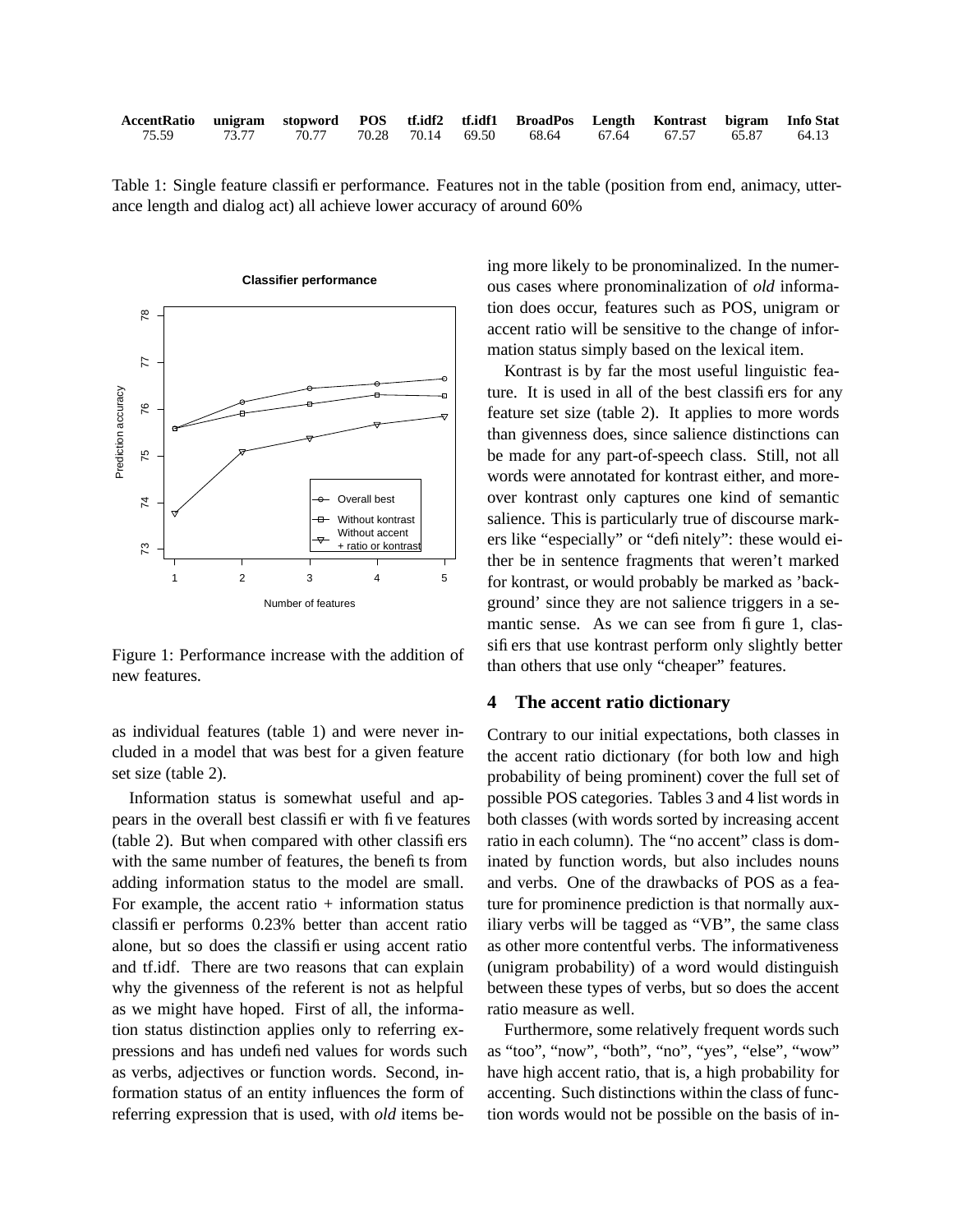| $.00 - .08$ | $.09 - .16$               | .17–.24 | $.25 - .32$ | .33–.42  |
|-------------|---------------------------|---------|-------------|----------|
| a           | $\overline{\text{could}}$ | you'd   | being       | me       |
| uh          | in                        | because | take        | i've     |
| um          | minutes                   | oh      | said        | we're    |
| uh-huh      | and                       | since   | wanna       | went     |
| the         | by                        | says    | been        | over     |
| an          | who                       | us      | those       | you      |
| of          | grew                      | where   | into        | thing    |
| to          | cause                     | they've | little      | what     |
| were        | gonna                     | am      | until       | some     |
| as          | about                     | sort    | they're     | out      |
| than        | their                     | you're  | I           | had      |
| with        | but                       | didn't  | that        | make     |
| at.         | on                        | her     | don't       | way      |
| for         | be                        | going   | this        | did      |
| from        | through                   | i'll    | should      | anything |
| or          | which                     | will    | type        | i'm      |
| you've      | are                       | our     | we          | kind     |
| was         | we'll                     | just    | SO          | go       |
| would       | during                    | though  | have        | stuff    |
| it          | huh                       | like    | got         | then     |
| when        | is                        | your    | new         | she      |
| them        | bit                       | needs   | mean        | he       |
| it's        | there's                   | my      | much        | do       |
| if          | any                       | many    | i'd         | up       |
| can         | has                       | they    | know        |          |
| him         | stayed                    | get     | doesn't     |          |
| these       | supposed                  | there   | even        |          |

Table 3: Accent ratio entries with low prominence probability.

formativeness, POS, or even information structure features. Another class like that is words like "yes", "okay", "sure" that are mostly accented by virtue of being the only word in the phrase.

Some rather common words, "not" for example, are not included in the accent ratio dictionary because they do not exhibit a statistically strong preference for a prominence class. The accent ratio classifier would thus assign class "accented" to the word "not", which is indeed the class this word occurs in more often.

Another fact that becomes apparent with the inspection of the accent ratio dictionary is that while certain words have a statistically significant preference for deaccenting, there is also a lot of variation in their observed realization. For example, personal pronouns such as "I" and "you" have accent ratios near 0.33. This means that every third such pronoun was actually realized as *prominent* by the speaker. In a conversational setting there is an implicit contrast between the two speakers, which could partly explain the phenomenon, but the situations which prompt the speaker to realize the distinction in their

| .58–.74    | .75–.79  | $.80 - .86$ | $.87 - 1.0$ |
|------------|----------|-------------|-------------|
| lot        | both     | sometimes   | half        |
| time       | no       | change      | topic       |
| now        | seems    | child       | else        |
| kids       | life     | young       | obviously   |
| old        | tell     | Texas       | themselves  |
| too        | ready    | town        | <b>WOW</b>  |
| really     | easy     | room        | gosh        |
| three      | heard    | pay         | anyway      |
| work       | isn't    | interesting | Dallas      |
| nice       | again    | true        | outside     |
| yeah       | first    | mother      | mostly      |
| two        | right    | problems    | yes         |
| person     | children | agree       | great       |
| day        | married  | war         | exactly     |
| working    | may      | needed      | especially  |
| job        | happen   | told        | definitely  |
| talking    | business | finally     | lately      |
| usually    | still    | neat        | thirty      |
| rather     | daughter | sure        | higher      |
| places     | gone     | house       | forty       |
| government | guess    | okay        | hey         |
| ten        | news     | seven       | Iowa        |
| parents    | major    | best        | poor        |
| paper      | fact     | also        | glad        |
| actually   | five     | older       | basic       |

Table 4: Accent ratio values for words with high probability for being accented.

speech will be the focus of a future linguistic investigation.

Kontrast is helpful in predicting "accented" class for some generally low ratio words. However, even with its help, production variation in the conversations cannot be fully explained. The following examples from our corpus show low accent ratio words (that, did, and, have, had) that were produced as prominent.

so i did THAT. and then i, you know, i DID that for SIX years. AND then i stayed HOME with my SON.

i HAVE NOT, to be honest, HAD much EXPERIENCE with CHILDREN in that SITUATION.

they're going to HAVE to WORK it OUT to WORKING part TIME.

The examples attest to the presence of variation in production: in the first utterance, for example, we see the words "did", "and" and "that" produced both as prominent and not prominent. Intonational phrasing most probably accounts for some of this variation since it is likely that even words that are typically not prominent will be accented if they occur just before or after a longer pause. We come back to this point in the closing section.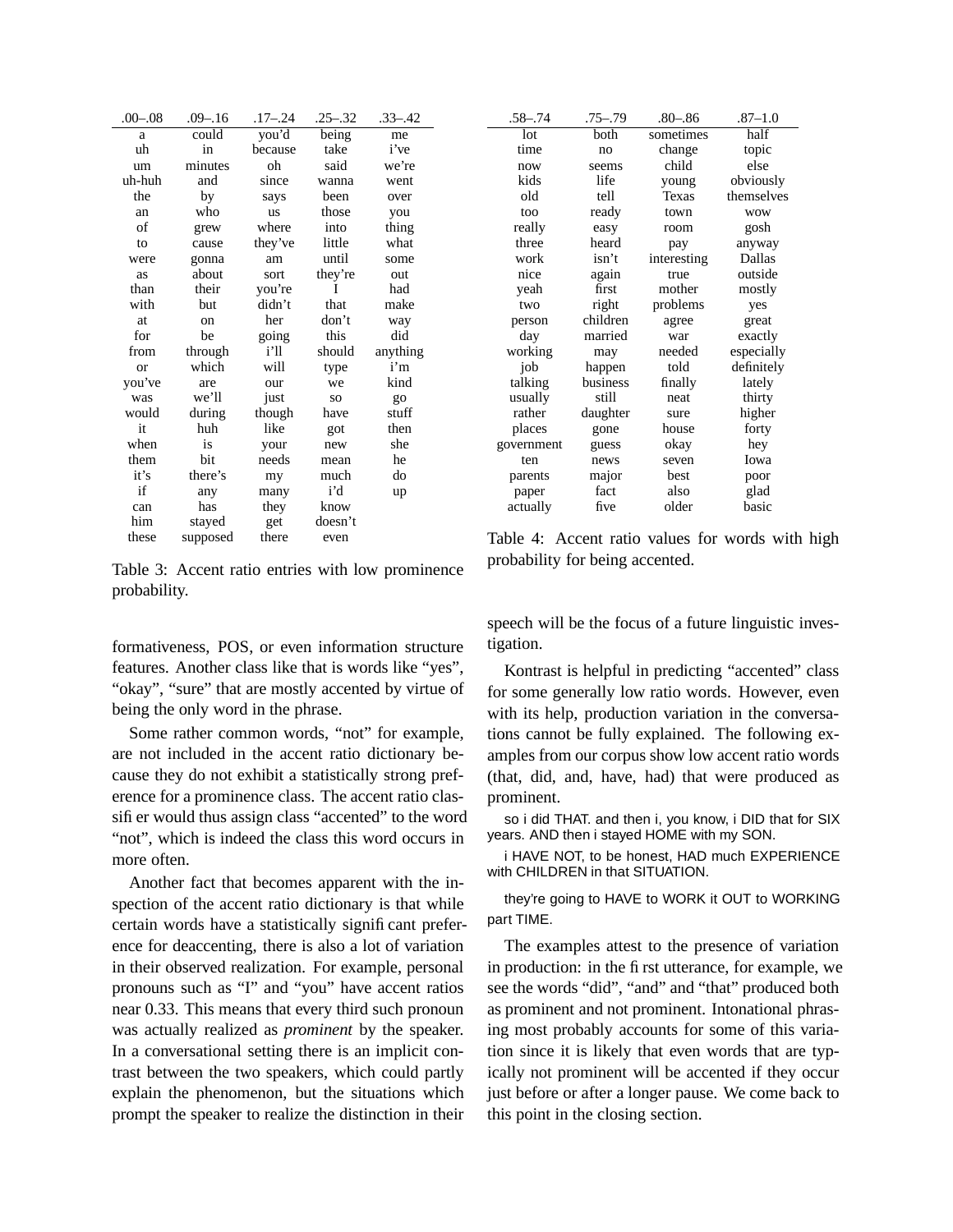## **5 Robustness of accent ratio**

While accent ratio works well for our data (Table 2), a feature based so strongly on memorizing the status of each word in the training data might lead to problems. One potential problem, suggested by Pan et al. (2002) for lexicalized features in general, is whether a lexical feature like accent ratio might be less robust across genres. Another question is whether our definition of accent ratio is better than one that does not use the binomial test: we need to investigate whether these statistical tests indeed improve performance. We focus on these two issues in the next two subsections.

### **Binomial test cut-off**

As discussed above, the original accent ratio feature (Yuan et al., 2005) was based directly on the fraction of accented occurrences in the training set. We might expect such a use of raw frequencies to be problematic. Given what we know about word distributions in text (Baayen, 2001), we would expect about half of the words in a big corpus to appear only once. In an accent ratio dictionary without binomial test cut-off, all such words will have accent ratio of either exactly 1 or 0, but one or even few occurrences of a word would not be enough to determine statistical significance. By contrast, our modified accent ratio feature uses binomial test cut-off to make the accent ratio more robust to small training sets.

To test if the binomial test cut-off really improved the accent ratio feature, we compared the performance on Switchboard of classifiers using accent ratio with and without cut-off. The binominal test improved the performance of the accent ratio feature from 73.49% (Yuan *et al.* original version) to 75.59% (our version).

Moreover, Yuan *et al.* report that their version of the feature did not combine well with other features, while in our experiments best performance was always achieved by the classifiers that made use of the accent ratio feature in addition to others.

#### **A cross-genre experiment: broadcast news**

In a systematic analysis of the usefulness of different informativeness, syntactic and semantic features for prominence prediction, Pan et al. (2002) showed that *word identity* is a powerful feature. But they hypothesized that this would not be a useful feature in a domain independent pitch accent prediction task. Their hypothesis that word identity cannot be a robust across genres would obviously carry over to accent ratio. In order to test the hypothesis, we used the accent ratio dictionary derived from the Switchboard corpus to predict prominence in the Boston University Radio corpus of broadcast news. Using an accent ratio dictionary from Switchboard and assigning class "not accented" to words with accent ratio less than 0.38 and "accented" otherwise leads to 82% accuracy of prediction for this broadcast news corpus. If the accent ratio dictionary is built from the BU corpus itself, the performance is  $83.67\%$ .<sup>3</sup> These results indicate that accent ratio is a robust enough feature and is applicable across genres.

#### **6 Conclusions and future work**

In this paper we introduced a new feature for prominence prediction, accent ratio. The accent ratio of a word is the (maximum likelihood estimate) probability that a word is accented if there is a significant preference for a class, and 0.5 otherwise. Our experiments demonstrate that the feature is powerful both by itself and in combination with other features. Moreover, the feature is robust to genre, and accent ratio dictionaries can be used for prediction of prominence in read news with very good results.

Of the linguistic features we examined, kontrast is the only one that is helpful beyond what can be gained using shallow features such as n-gram probability, POS or tf.idf. While the improvements from kontrast are relatively small, the consistency of these small improvements suggest that developing automatic methods for approximating the gold-standard annotation we used here, similar to what has been done for information status in (Nissim, 2006), may be worthwhile. An automatic predictor for kontrast may also be helpful in other applications such as question answering or textual entailment.

All of the features in our study were text-based. There is a wide variety of research investigating phonological or acoustic features as well. For example Gregory and Altun (2004) used acoustic features

 $3$ This result is comparable with the result of (Yuan et al., 2005) who in their experiment with the same corpus report the best result as 83.9% using *three* features: unigram, bigram and backwards bigram probability.